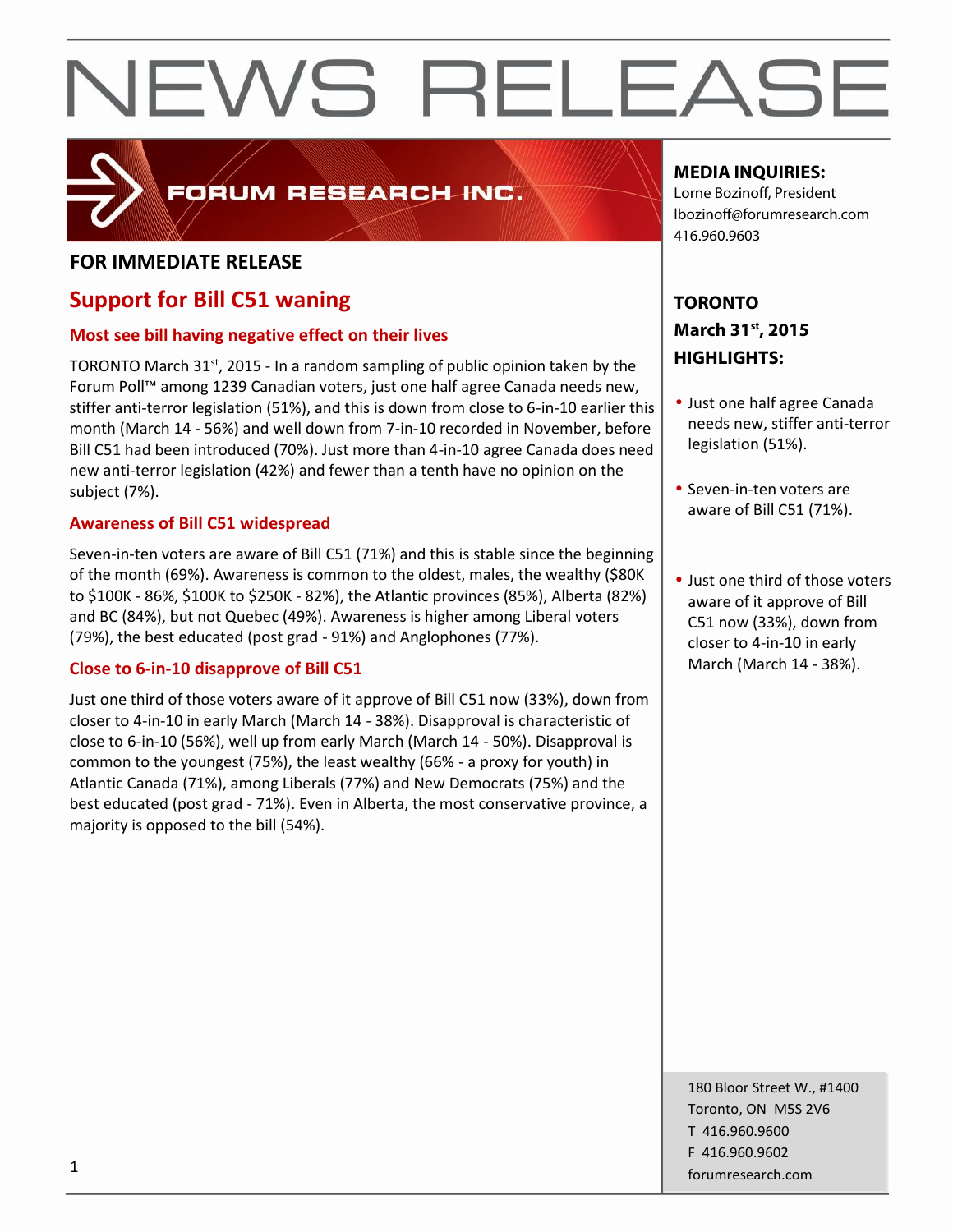

# **FORUM RESEARCH INC.**

#### **Most think Bill C51 will have negative effect on their lives**

The plurality of voters aware of the bill believe it will have a negative effect on their lives (42%) while one quarter think the effects of the bill will be positive (26%). Just one quarter dpi not see the bill having any effect at all (26%), while few don't have an opinion (6%). Once again, it the young, least wealthy, well-educated Liberals who see the bill having a negative effect on their lives.

"It appears that the more Canadians learn about Bill C51, the less they like it. The need for the bill is seen to be diminishing, and voters recognize some provisions may impact on their lives in ways they don't like. With an election approaching, the government would be well-advised to determine whether this bill is the hill they want to stake themselves out on," said Forum Research President, Dr. Lorne Bozinoff.

Lorne Bozinoff, Ph.D. is the president and founder of Forum Research. He can be reached at lbozinoff@forumresearch.com or at (416) 960-9603.

### **MEDIA INQUIRIES:**

Lorne Bozinoff, President lbozinoff@forumresearch.com 416.960.9603

## **TORONTO March 31st, 2015 HIGHLIGHTS:**

- The plurality of voters aware of the bill believe it will have a negative effect on their lives (42%) while one quarter think the effects of the bill will be positive (26%).
- "It appears that the more Canadians learn about Bill C51, the less they like it. The need for the bill is seen to be diminishing, and voters recognize some provisions may impact on their lives in ways they don't like. With an election approaching, the government would be well advised to determine whether this bill is the hill they want to stake themselves out on," said Forum Research President, Dr. Lorne Bozinoff.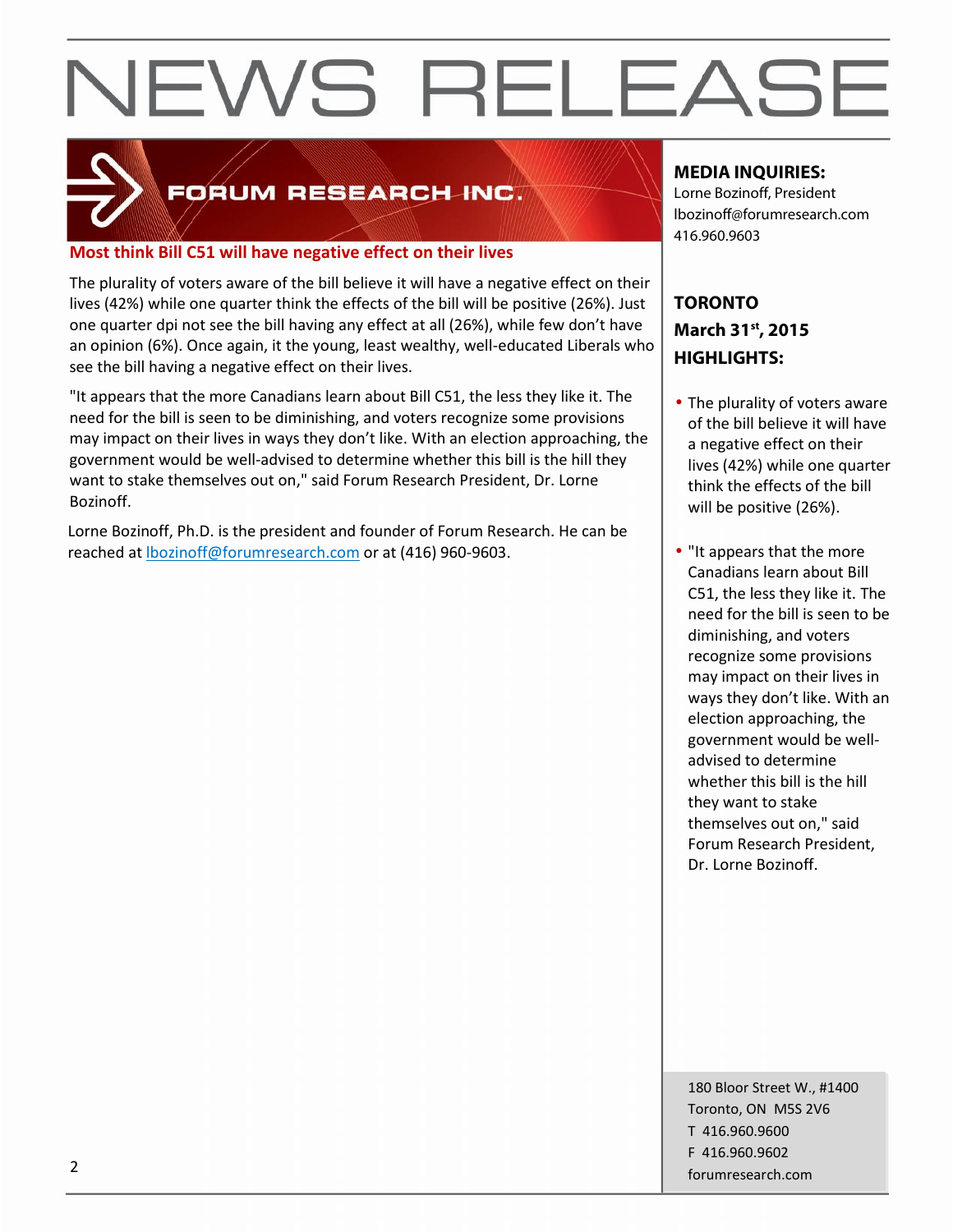# FORUM RESEARCH INC.

#### **Methodology**

The Forum Poll™ was conducted by Forum Research with the results based on an interactive voice response telephone survey of 1239 randomly selected Canadians 18 years of age or older. The poll was conducted on March  $30-31$ <sup>st</sup>, 2015.

Results based on the total sample are considered accurate +/- 3%, 19 times out of 20. Subsample results will be less accurate. Margins of error for subsample (such as age, gender) results are available at www.forumresearch.com/samplestim.asp

Where appropriate, the data has been statistically weighted by age, region, and other variables to ensure that the sample reflects the actual population according to the latest Census data.

This research is not necessarily predictive of future outcomes, but rather, captures opinion at one point in time. Forum Research conducted this poll as a public service and to demonstrate our survey research capabilities. Forum houses its poll results in the Data Library of the Department of Political Science at the University of Toronto.

With offices across Canada and around the world, 100% Canadian-owned Forum Research is one of the country's leading survey research firms. This Forum Poll™and other polls may be found at Forum's poll archive at www.forumresearch.com/polls.asp

#### *Canada needs stiffer anti-terrorism legislation – Trending*

|                 |     | March 31 <sup>st</sup> , 2015   March 14 <sup>th</sup> , 2015   November 20 <sup>th</sup> , 2014 |
|-----------------|-----|--------------------------------------------------------------------------------------------------|
| Agree           | 56. |                                                                                                  |
| <b>Disagree</b> | 36. |                                                                                                  |
| Don't know      |     |                                                                                                  |

#### *Bill C51 – Approval and Awareness Trending*

| %              | March 31st, 2015 March 14th, 2015 |
|----------------|-----------------------------------|
| <b>Approve</b> | 38                                |
| Aware          | 69                                |

#### **MEDIA INQUIRIES:**

Lorne Bozinoff, President lbozinoff@forumresearch.com 416.960.9603

**TORONTO March 31st, 2015**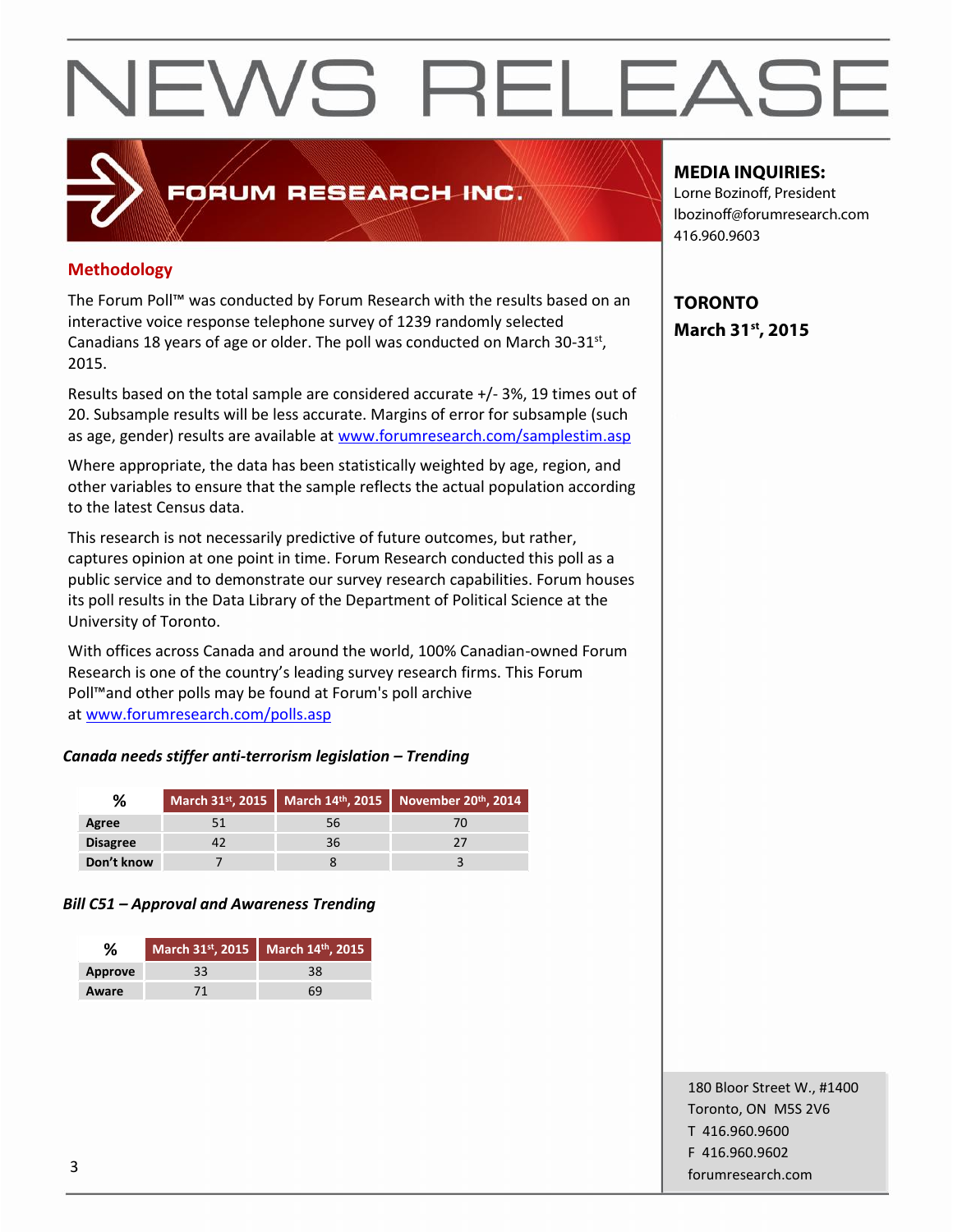# FORUM RESEARCH INC.

#### **MEDIA INQUIRIES:**

Lorne Bozinoff, President lbozinoff@forumresearch.com 416.960.9603

## **TORONTO March 31st, 2015**

#### *New, Stiffer Laws to Deal with Terrorism*

*'Do you agree or disagree Canada needs new, stiffer laws to deal with terrorism?'*

#### *[All Respondents]*

#### *Age / Gender*

| %               | <b>Total</b> |     | 18-34 35-44 45-54 |     | $55-64$ | $65+$ | <b>Male</b> | <b>Female</b> |
|-----------------|--------------|-----|-------------------|-----|---------|-------|-------------|---------------|
| Sample          | 1239         | 199 | 177               | 241 | 324     | 298   | 681         | 558           |
| Agree           | 51           | 33  | 51                | 62  | 61      | 59    | 51          | 51            |
| <b>Disagree</b> | 42           | 60  | 42                | 33  | 33      | 31    | 44          | 41            |
| Don't know      |              |     |                   | b   |         | 10    | b           |               |

#### *Region*

| %               | <b>Total</b> | Atl | Que | <b>ON</b> | Man/Sask   AB |     | <b>BC</b> | English <sup>1</sup> | <b>French</b> |
|-----------------|--------------|-----|-----|-----------|---------------|-----|-----------|----------------------|---------------|
| Sample          | 1239         | 95  | 327 | 411       | 87            | 154 | 165       | 944                  | 295           |
| Agree           | 51           | 44  | 61  | 53        | 49            | 49  | 33        | 48                   | 61            |
| <b>Disagree</b> | 42           | 53  | 31  | 41        | 42            | 42  | 60        | 45                   | 31            |
| Don't know      |              | 4   | 8   | ь         | q             | 9   |           |                      |               |

#### *Federal Vote Preference*

| ℅               | <b>Total</b> | <b>Conservative</b> | Liberal NDP Green |     |    |    | <b>Bloc</b>   Other Parties |
|-----------------|--------------|---------------------|-------------------|-----|----|----|-----------------------------|
| Sample          | 1239         | 371                 | 365               | 261 | 83 | 58 | 50                          |
| Agree           | 51           | 79                  | 40                | 34  | 48 | 62 | 40                          |
| <b>Disagree</b> | 42           | 15                  | 53                | 60  | 45 | 34 | 53                          |
| Don't know      |              | b                   |                   | b   |    | 4  |                             |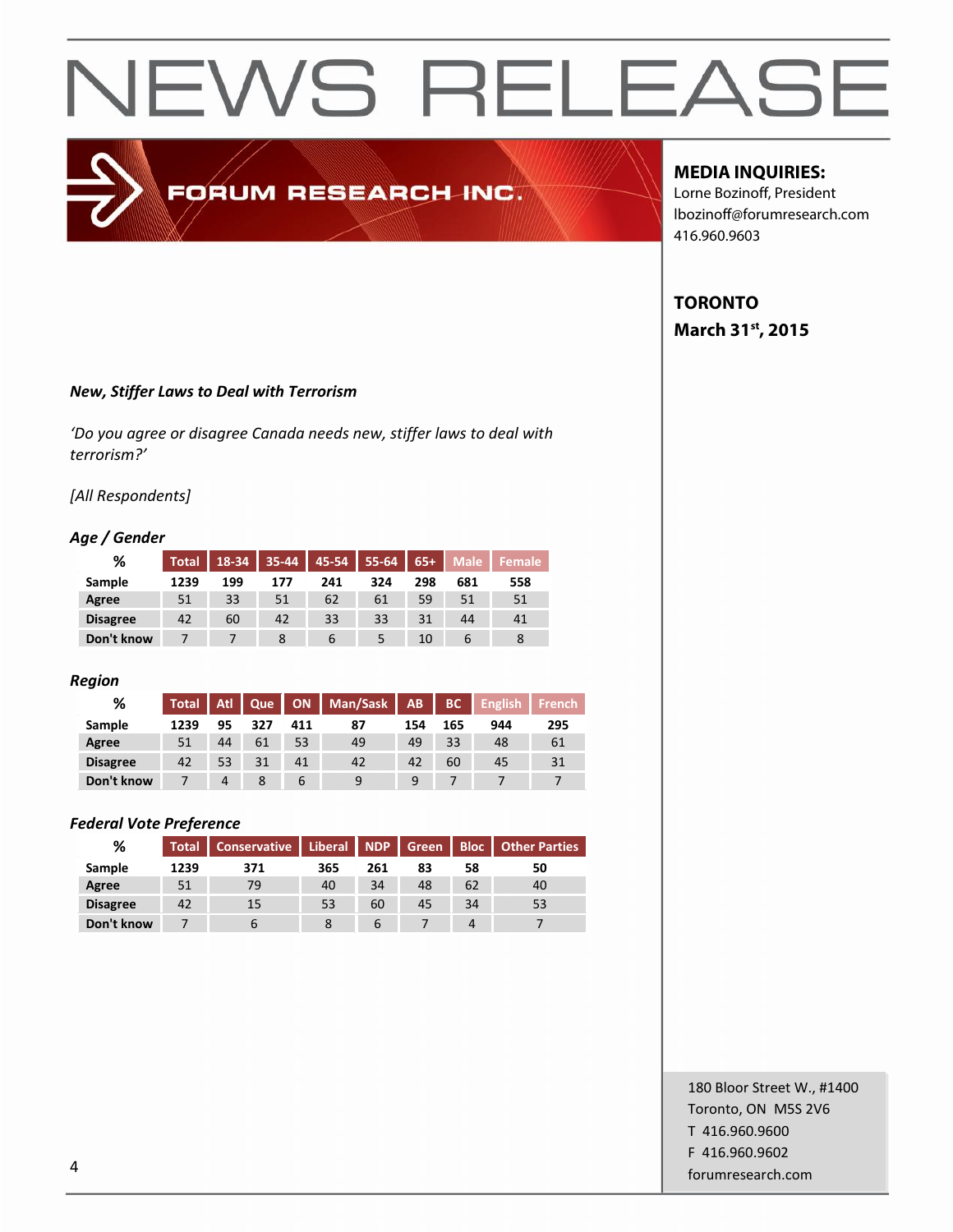

#### *Bill C51 Awareness*

*'Are you aware of the government's anti-terrorism Bill C51 or not?'*

#### *[All Respondents]*

#### *Age / Gender*

| %                        |      |     |     |     |     |     |     | Total   18-34   35-44   45-54   55-64   65+   Male   Female |
|--------------------------|------|-----|-----|-----|-----|-----|-----|-------------------------------------------------------------|
| Sample                   | 1239 | 199 | 177 | 241 | 324 | 298 | 681 | 558                                                         |
| <b>Aware of Bill C51</b> | 71   | 67  | 70  | 70  | 72  | 76  | 75  | 66                                                          |
| Not aware of Bill C51    | 29   | 33  | 30  | 30  | 28  | 24  | 25  | 34                                                          |

#### *Region*

| %                        | <b>Total</b> | Atl 1 | Oue |     | ON   Man/Sask   AB   BC |     |     | <b>English</b> | <b>French</b> |
|--------------------------|--------------|-------|-----|-----|-------------------------|-----|-----|----------------|---------------|
| <b>Sample</b>            | 1239         | 95    | 327 | 411 |                         | 154 | 165 | 944            | 295           |
| <b>Aware of Bill C51</b> |              | 85    | 49  | 74  |                         | 82  | 84  |                | 48            |
| Not aware of Bill C51    | 29           | 15    |     | 26  |                         | 18  | 16  |                | 52            |

#### *Federal Vote Preference*

| ℅                        | <b>Total</b> | Conservative   Liberal   NDP   Green   Bloc   Other Parties |     |     |    |    |    |
|--------------------------|--------------|-------------------------------------------------------------|-----|-----|----|----|----|
| <b>Sample</b>            | 1239         | 371                                                         | 365 | 261 | 83 | 58 | 50 |
| <b>Aware of Bill C51</b> |              | 74                                                          | 79  | 74  | 58 | 42 |    |
| Not aware of Bill C51    | 29           | 26                                                          |     | 26  | 42 | 58 | 38 |

#### **MEDIA INQUIRIES:**

Lorne Bozinoff, President lbozinoff@forumresearch.com 416.960.9603

## **TORONTO March 31st, 2015**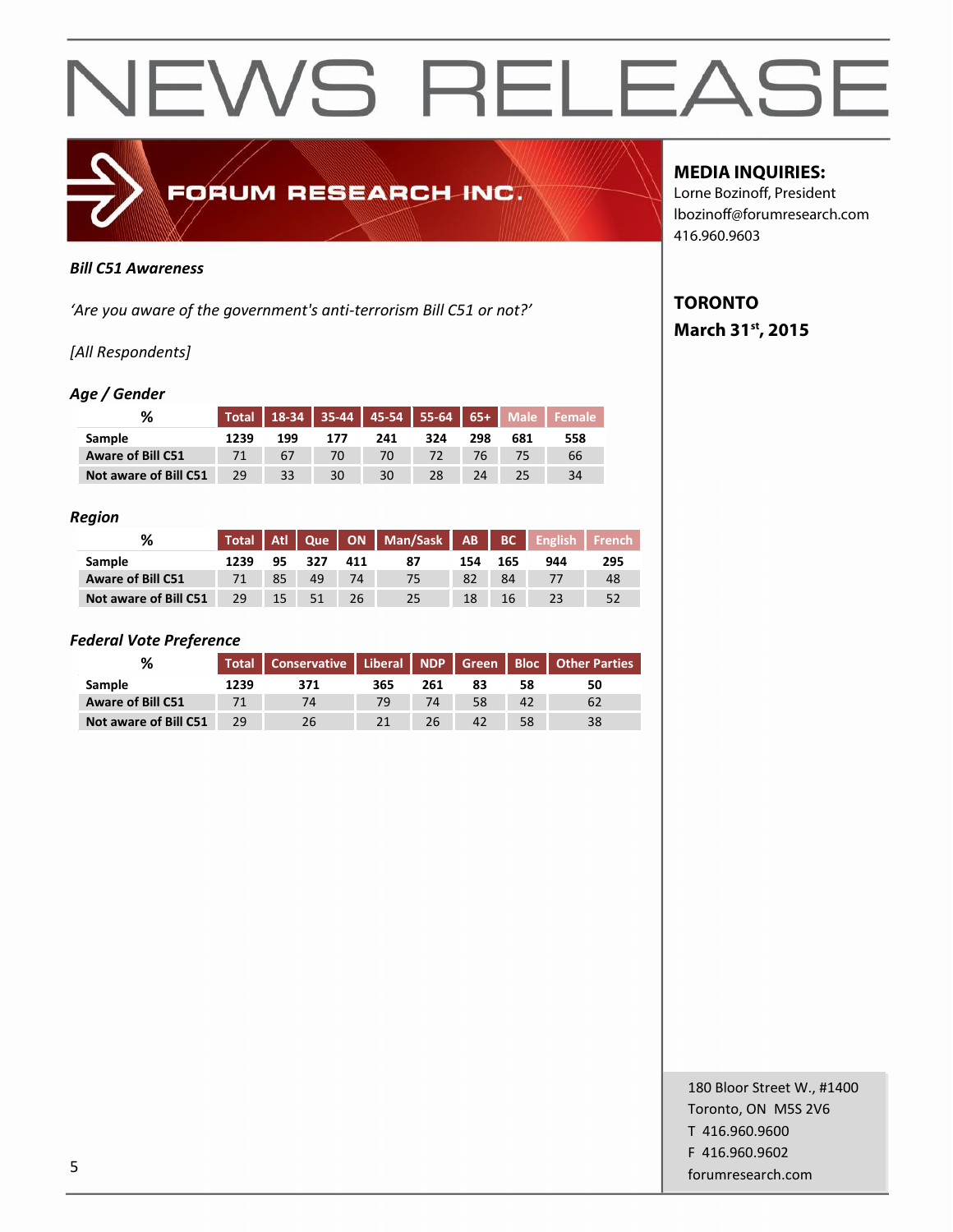

#### *Bill C51 Approval*

*'Do you approve or disapprove of Bill C51?'*

*[Aware of Bill C51]*

#### *Age / Gender*

| %                 | <b>Total</b> | $18-34$ 35-44 |     |     | 45-54   55-64   65+ |     |     | Male Female |
|-------------------|--------------|---------------|-----|-----|---------------------|-----|-----|-------------|
| Sample            | 896          | 133           | 123 | 170 | 240                 | 230 | 528 | 368         |
| Approve           | 33           | 18            | 28  | 40  | 44                  | 41  | 36  | 29          |
| <b>Disapprove</b> | 56           | 75            | 63  | 45  | 46                  | 45  | 56  | 58          |
| Don't know        |              |               | 9   | 15  | 10                  | 14  |     | 13          |

#### *Region*

| %                 | <b>Total</b> | Atl | Que |     | ON   Man/Sask | AB  | BC  | <b>English</b> | <b>French</b> |
|-------------------|--------------|-----|-----|-----|---------------|-----|-----|----------------|---------------|
| Sample            | 896          | 79  | 175 | 309 | 66            | 130 | 137 | 740            | 156           |
| Approve           | 33           | 26  | 34  | 37  | 31            | 34  | 23  | 32             | 34            |
| <b>Disapprove</b> | 56           | 71  | 53  | 51  | 59            | 54  | 67  | 57             | 53            |
| Don't know        | 11           | 4   | 13  | 12  | 11            | 12  | 9   |                |               |

#### *Federal Vote Preference*

| %                 | <b>Total</b> | Conservative   Liberal   NDP   Green |     |     |    |    | <b>Bloc</b>   Other Parties |
|-------------------|--------------|--------------------------------------|-----|-----|----|----|-----------------------------|
| Sample            | 896          | 282                                  | 286 | 193 | 53 | 26 | 33                          |
| Approve           | 33           | 72                                   | 17  | 16  | 16 | 16 | 18                          |
| <b>Disapprove</b> | 56           | 13                                   | 77  | 75  | 74 | 59 | 61                          |
| Don't know        | 11           | 15                                   | 6   | 9   | 10 | 24 |                             |

### **MEDIA INQUIRIES:**

Lorne Bozinoff, President lbozinoff@forumresearch.com 416.960.9603

## **TORONTO March 31st, 2015**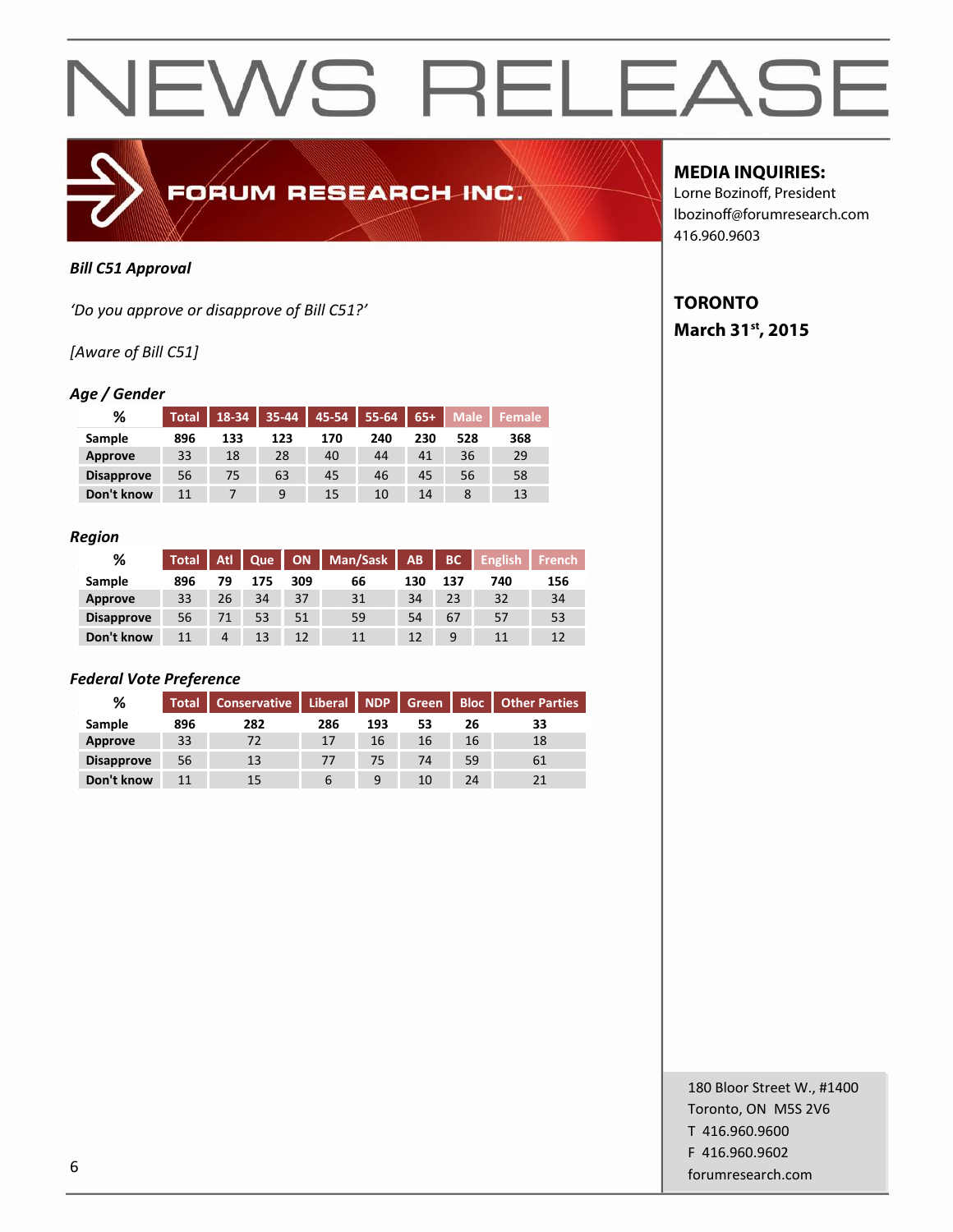

#### *Bill C51: Effect on Personal Life*

*'Do you agree or disagree Bill C51 will have an effect on your personal life?'*

*[Aware of Bill C51]*

#### *Age / Gender*

| ℅                                                            | <b>Total</b> | $18 -$<br>34 | $35 -$<br>44 | 45-<br>54 | $55 -$<br>64 | $65+$ | <b>Male</b> | <b>Female</b> |
|--------------------------------------------------------------|--------------|--------------|--------------|-----------|--------------|-------|-------------|---------------|
| Sample                                                       | 896          | 133          | 123          | 170       | 240          | 230   | 528         | 368           |
| Bill C51 will have a positive effect<br>on your life         | 26           | 18           | 24           | 27        | 32           | 31    | 27          | 23            |
| <b>Bill C51 will have a negative</b><br>effect on your life  | 42           | 53           | 41           | 39        | 38           | 35    | 42          | 43            |
| Bill C51 will have neither a<br>positive nor negative effect | 26           | 23           | 29           | 28        | 24           | 27    | 25          | 27            |
| Don't know                                                   | 6            | 6            | 5            | 6         | 6            | 7     | 6           | 6             |

| %                                                                      | <b>Total</b> | Atl | Que | ON  | Man/Sask | <b>AB</b> | BC  | <b>English</b> | <b>French</b>  |
|------------------------------------------------------------------------|--------------|-----|-----|-----|----------|-----------|-----|----------------|----------------|
| Sample                                                                 | 896          | 79  | 175 | 309 | 66       | 130       | 137 | 740            | 156            |
| Bill C51 will have a<br>positive effect on your<br>life                | 26           | 20  | 24  | 28  | 32       | 27        | 21  | 26             | 23             |
| Bill C51 will have a<br>negative effect on your<br>life                | 42           | 55  | 33  | 40  | 36       | 39        | 56  | 44             | 33             |
| <b>Bill C51 will have</b><br>neither a positive nor<br>negative effect | 26           | 24  | 35  | 24  | 29       | 24        | 22  | 24             | 37             |
| Don't know                                                             | 6            | 1   | 8   | 8   | 3        | 9         | 1   | 6              | $\overline{7}$ |

#### *Federal Vote Preference*

| ℅                                                               | <b>Total</b> | <b>Conservative</b> | <b>Liberal</b> | <b>NDP</b> | Green | <b>Bloc</b> | <b>Other</b><br><b>Parties</b> |
|-----------------------------------------------------------------|--------------|---------------------|----------------|------------|-------|-------------|--------------------------------|
| Sample                                                          | 896          | 282                 | 286            | 193        | 53    | 26          | 33                             |
| <b>Bill C51 will have a positive</b><br>effect on your life     | 26           | 50                  | 18             | 13         | 22    | 15          | $\overline{7}$                 |
| Bill C51 will have a<br>negative effect on your life            | 42           | 12                  | 52             | 58         | 59    | 38          | 60                             |
| Bill C51 will have neither a<br>positive nor negative<br>effect | 26           | 30                  | 25             | 24         | 15    | 31          | 22                             |
| Don't know                                                      | 6            | 8                   | 5              | 5          | 5     | 16          | 11                             |

180 Bloor Street W., #1400 Toronto, ON M5S 2V6 T 416.960.9600 F 416.960.9602 forumresearch.com 7

### **MEDIA INQUIRIES:**

Lorne Bozinoff, President lbozinoff@forumresearch.com 416.960.9603

## **TORONTO March 31st, 2015**